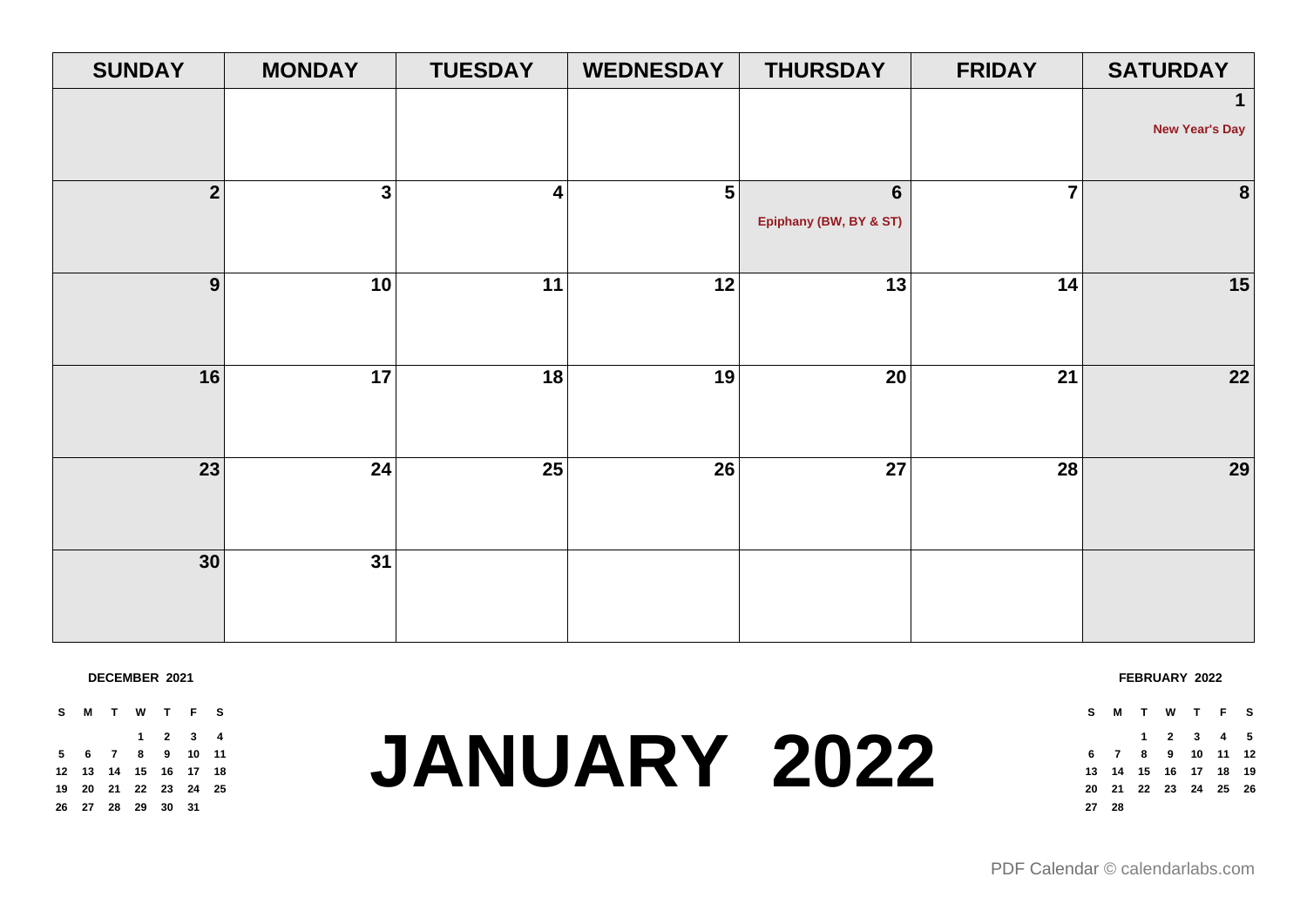| <b>SUNDAY</b>  | <b>MONDAY</b>  | <b>TUESDAY</b> | <b>WEDNESDAY</b> | <b>THURSDAY</b> | <b>FRIDAY</b> | <b>SATURDAY</b> |
|----------------|----------------|----------------|------------------|-----------------|---------------|-----------------|
|                |                | $\mathbf 1$    | $\mathbf 2$      | $\mathbf{3}$    | 4             | $5\phantom{.0}$ |
| $6\phantom{a}$ | $\overline{7}$ | 8              | $\boldsymbol{9}$ | 10              | 11            | 12              |
| 13             | 14             | 15             | 16               | 17              | 18            | 19              |
| 20             | 21             | 22             | 23               | 24              | 25            | 26              |
| 27             | 28             |                |                  |                 |               |                 |

### **JANUARY 2022**

### **S M T W T F S 3 4 5 6 7 8 10 11 12 13 14 15 17 18 19 20 21 22 24 25 26 27 28 29 31**

## **FEBRUARY 2022**

### **MARCH 2022**

| s  |                    |  | M T W T F S                |  |
|----|--------------------|--|----------------------------|--|
|    |                    |  | 1 2 3 4 5                  |  |
| 6. |                    |  | 7 8 9 10 11 12             |  |
|    |                    |  | 13  14  15  16  17  18  19 |  |
|    |                    |  | 20 21 22 23 24 25 26       |  |
|    | 27  28  29  30  31 |  |                            |  |
|    |                    |  |                            |  |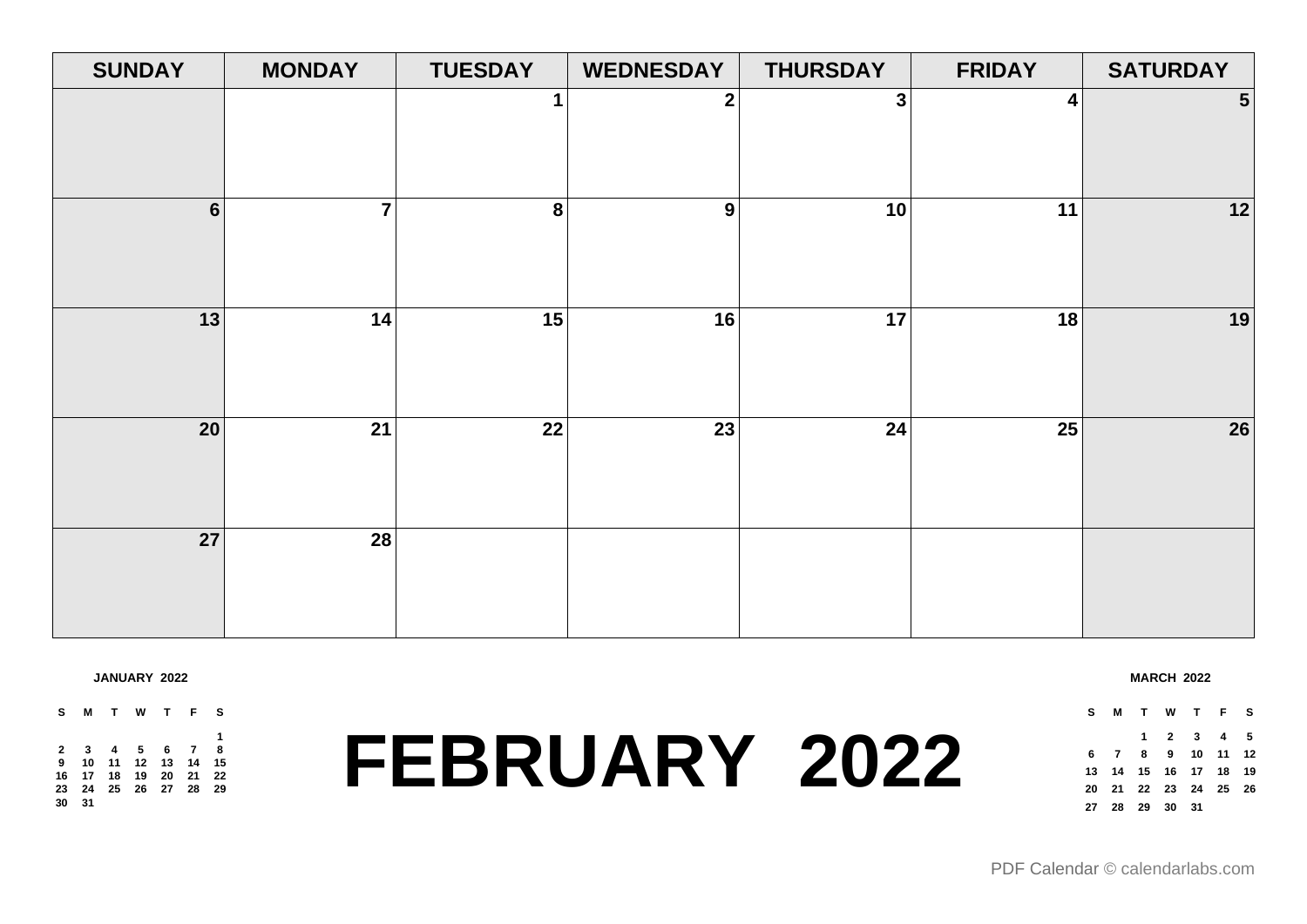| <b>SUNDAY</b>   | <b>MONDAY</b>  | <b>TUESDAY</b> | <b>WEDNESDAY</b> | <b>THURSDAY</b> | <b>FRIDAY</b> | <b>SATURDAY</b>         |
|-----------------|----------------|----------------|------------------|-----------------|---------------|-------------------------|
|                 |                | 1              | $\mathbf 2$      | $\mathbf{3}$    | 4             | $\overline{\mathbf{5}}$ |
| $6\phantom{a}$  | $\overline{7}$ | 8              | 9                | 10              | 11            | 12                      |
| 13              | 14             | 15             | 16               | 17              | 18            | 19                      |
| 20 <sup>°</sup> | 21             | 22             | 23               | 24              | 25            | 26                      |
| 27              | 28             | 29             | 30               | 31              |               |                         |

### **FEBRUARY 2022**

**S M T W T F S 2 3 4 5 7 8 9 10 11 12 14 15 16 17 18 19 21 22 23 24 25 26 28**

### **MARCH 2022**

**S M T W T F S 2 4 5 6 7 8 9 11 12 13 14 15 16 18 19 20 21 22 23 25 26 27 28 29 30**

**APRIL 2022**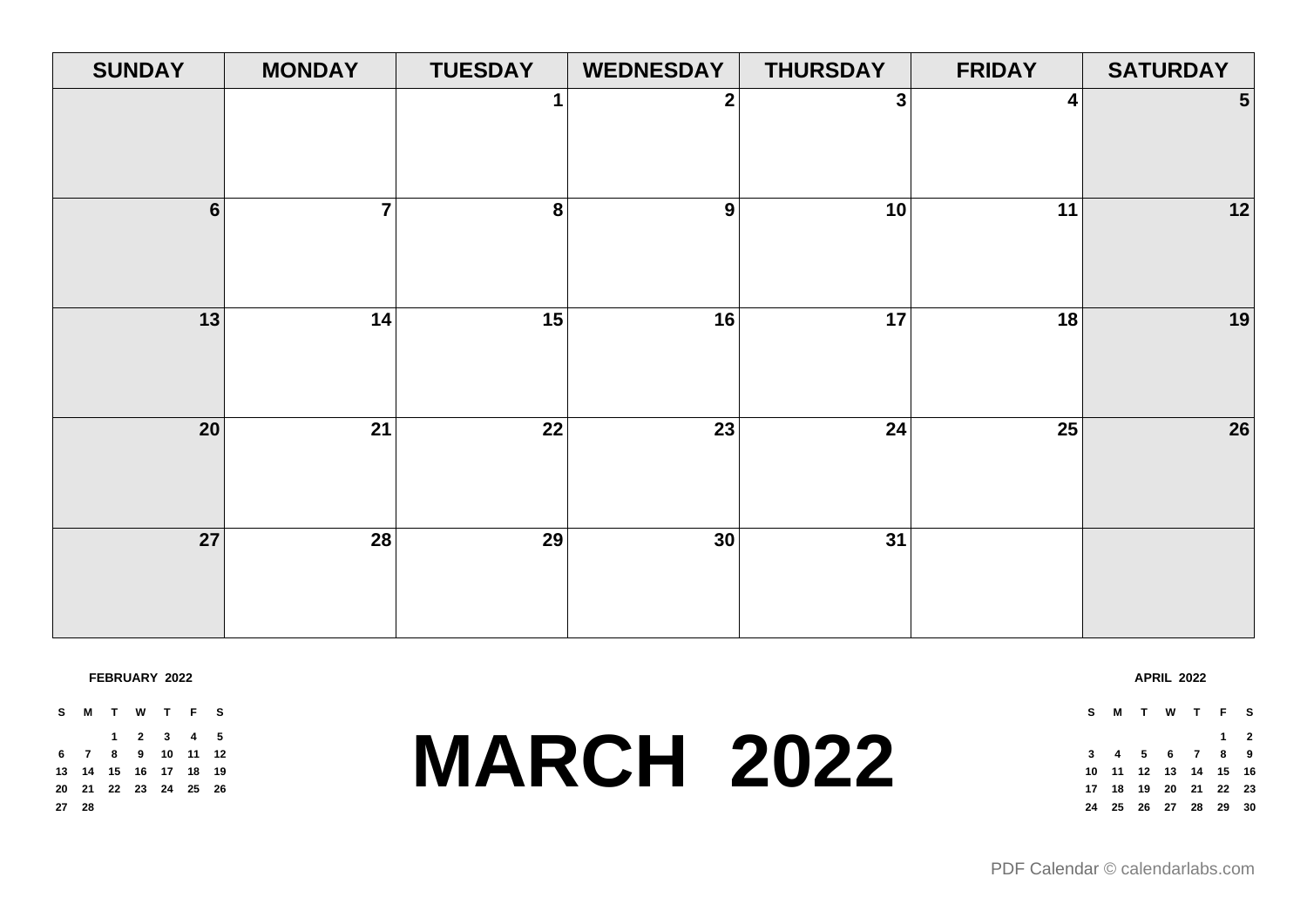| <b>SUNDAY</b>        | <b>MONDAY</b>        | <b>TUESDAY</b>  | <b>WEDNESDAY</b> | <b>THURSDAY</b> | <b>FRIDAY</b>      | <b>SATURDAY</b>  |
|----------------------|----------------------|-----------------|------------------|-----------------|--------------------|------------------|
|                      |                      |                 |                  |                 | $\mathbf{1}$       | $\boldsymbol{2}$ |
|                      |                      |                 |                  |                 |                    |                  |
|                      |                      |                 |                  |                 |                    |                  |
| $\mathbf{3}$         | 4                    | $5\overline{)}$ | $6\phantom{a}$   | $\overline{7}$  | 8                  | 9                |
|                      |                      |                 |                  |                 |                    |                  |
|                      |                      |                 |                  |                 |                    |                  |
| 10                   | 11                   | 12              | 13               | 14              | 15                 | 16               |
|                      |                      |                 |                  |                 | <b>Good Friday</b> |                  |
|                      |                      |                 |                  |                 |                    |                  |
| 17                   | 18                   | 19              | 20               | 21              | 22                 | 23               |
| <b>Easter Sunday</b> | <b>Easter Monday</b> |                 |                  |                 |                    |                  |
|                      |                      |                 |                  |                 |                    |                  |
| 24                   | 25                   | 26              | 27               | 28              | 29                 | 30               |
|                      |                      |                 |                  |                 |                    |                  |
|                      |                      |                 |                  |                 |                    |                  |
|                      |                      |                 |                  |                 |                    |                  |

**MARCH 2022**

**S M T W T F S 2 3 4 5 7 8 9 10 11 12 14 15 16 17 18 19 21 22 23 24 25 26 28 29 30 31**

### **APRIL 2022**

### **S M T W T F S 2 3 4 5 6 7 9 10 11 12 13 14 16 17 18 19 20 21 23 24 25 26 27 28 30 31**

**MAY 2022**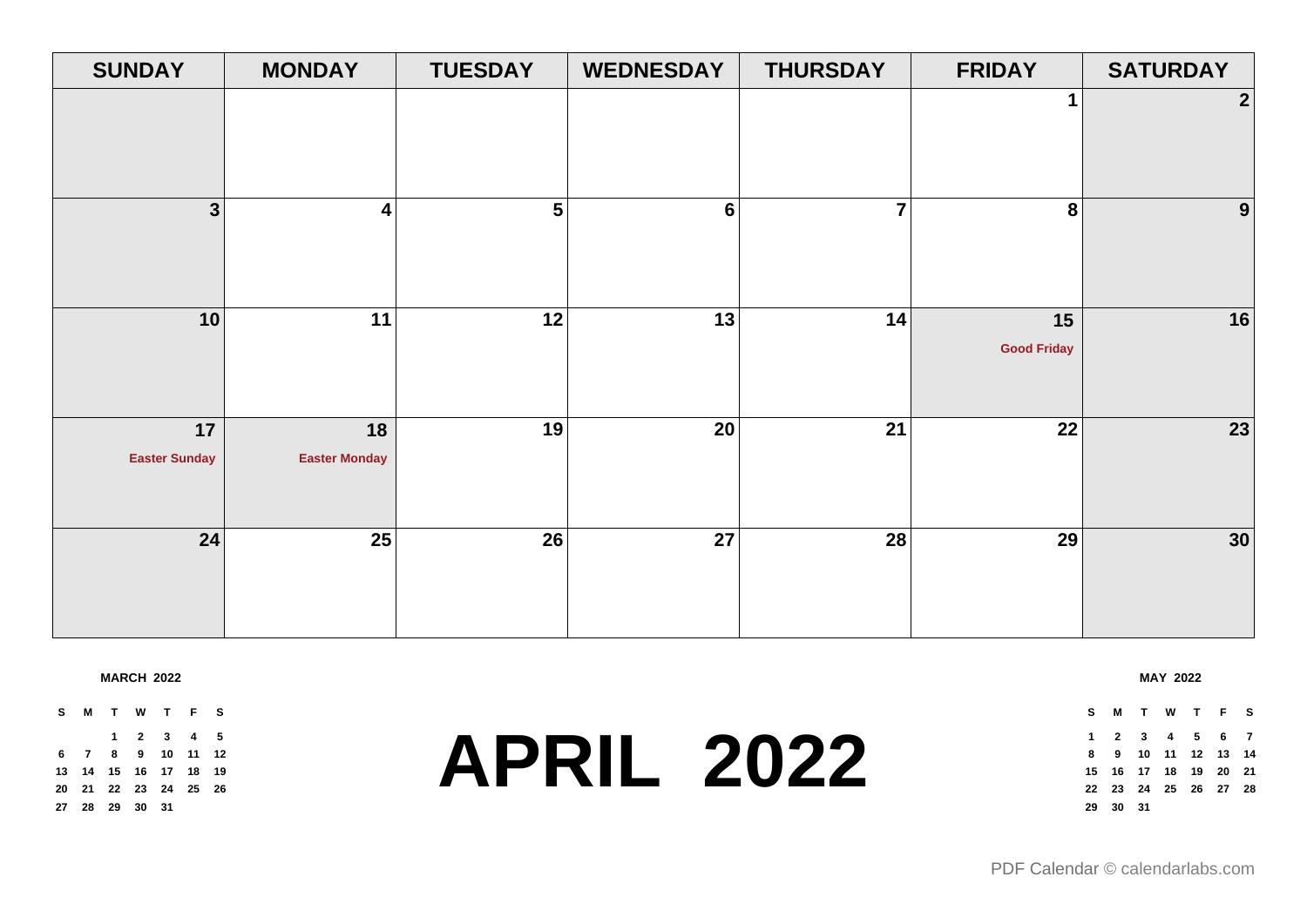| <b>SUNDAY</b>         | <b>MONDAY</b>    | <b>TUESDAY</b> | <b>WEDNESDAY</b> | <b>THURSDAY</b>            | <b>FRIDAY</b>  | <b>SATURDAY</b> |
|-----------------------|------------------|----------------|------------------|----------------------------|----------------|-----------------|
| 1<br><b>Labor Day</b> | $\boldsymbol{2}$ | $\mathbf{3}$   | 4                | 5                          | $6\phantom{1}$ | 7 <sup>1</sup>  |
| 8                     | 9                | 10             | 11               | 12                         | 13             | 14              |
| 15                    | 16               | 17             | 18               | 19                         | 20             | 21              |
| 22                    | $\overline{23}$  | 24             | 25               | 26<br><b>Ascension Day</b> | 27             | 28              |
| 29                    | 30               | 31             |                  |                            |                |                 |

**APRIL 2022**

**S M T W T F S 2 4 5 6 7 8 9 11 12 13 14 15 16 18 19 20 21 22 23 25 26 27 28 29 30**

### **MAY 2022**

### **JUNE 2022**

**S M T W T F S 2 3 4 6 7 8 9 10 11 13 14 15 16 17 18 20 21 22 23 24 25 27 28 29 30**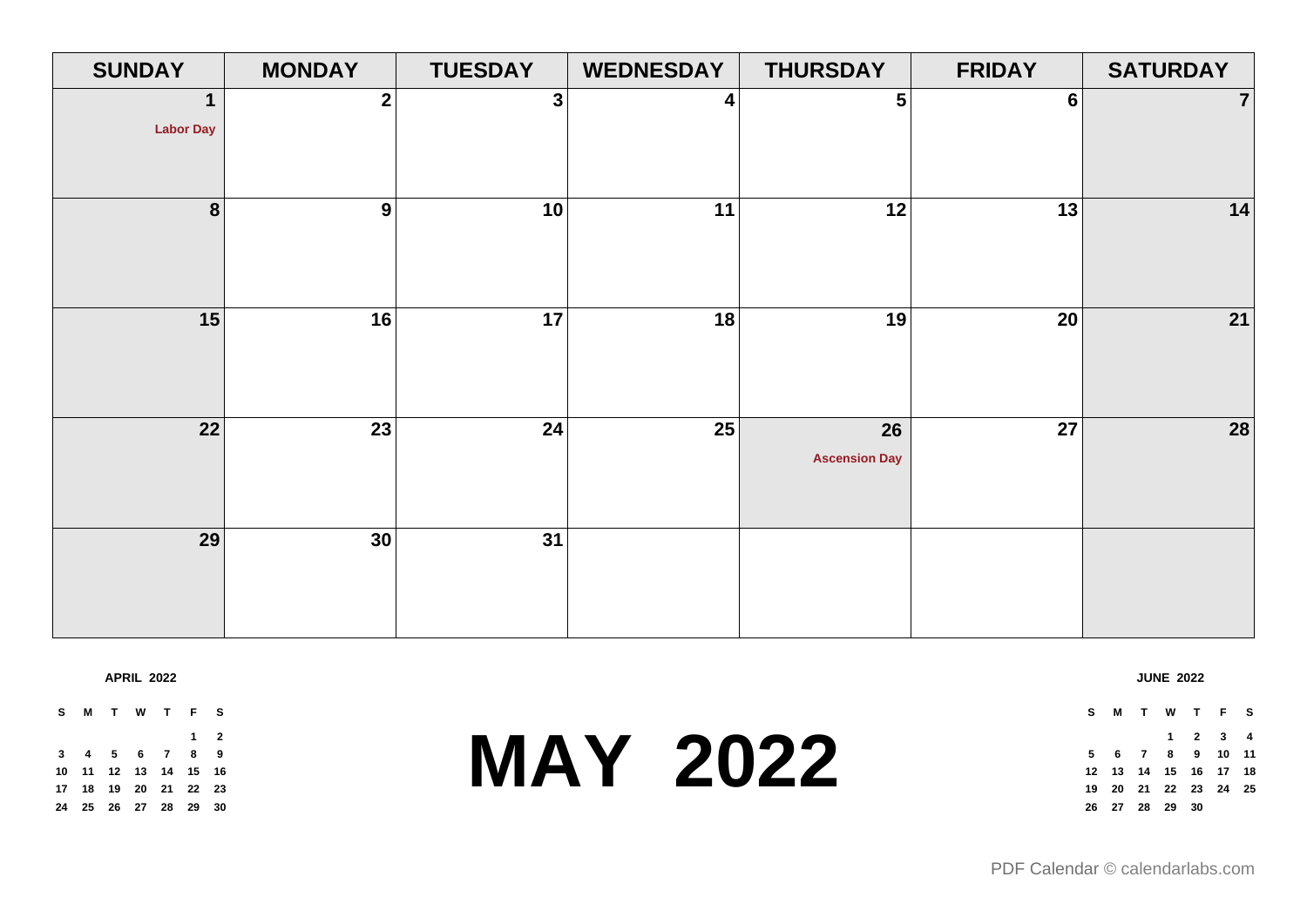| <b>SUNDAY</b> | <b>MONDAY</b>                 | <b>TUESDAY</b> | <b>WEDNESDAY</b> | <b>THURSDAY</b>             | <b>FRIDAY</b> | <b>SATURDAY</b> |
|---------------|-------------------------------|----------------|------------------|-----------------------------|---------------|-----------------|
|               |                               |                | 1                | $\mathbf 2$                 | 3             | 4               |
| 5             | $\bf 6$<br><b>Whit Monday</b> | $\overline{7}$ | ${\bf 8}$        | 9                           | 10            | $11$            |
| 12            | 13                            | 14             | 15               | 16<br><b>Corpus Christi</b> | 17            | 18              |
| 19            | 20                            | 21             | 22               | 23                          | 24            | 25              |
| 26            | 27                            | 28             | 29               | 30                          |               |                 |

**MAY 2022**

**JUNE 2022 S M T W T F S 2 3 4 5 6 7 9 10 11 12 13 14 16 17 18 19 20 21 23 24 25 26 27 28 30 31 S M T W T F S 2 4 5 6 7 8 9 11 12 13 14 15 16 18 19 20 21 22 23 25 26 27 28 29 30** 

[PDF Calendar](https://www.calendarlabs.com/pdf-calendar) © calendarlabs.com

**JULY 2022**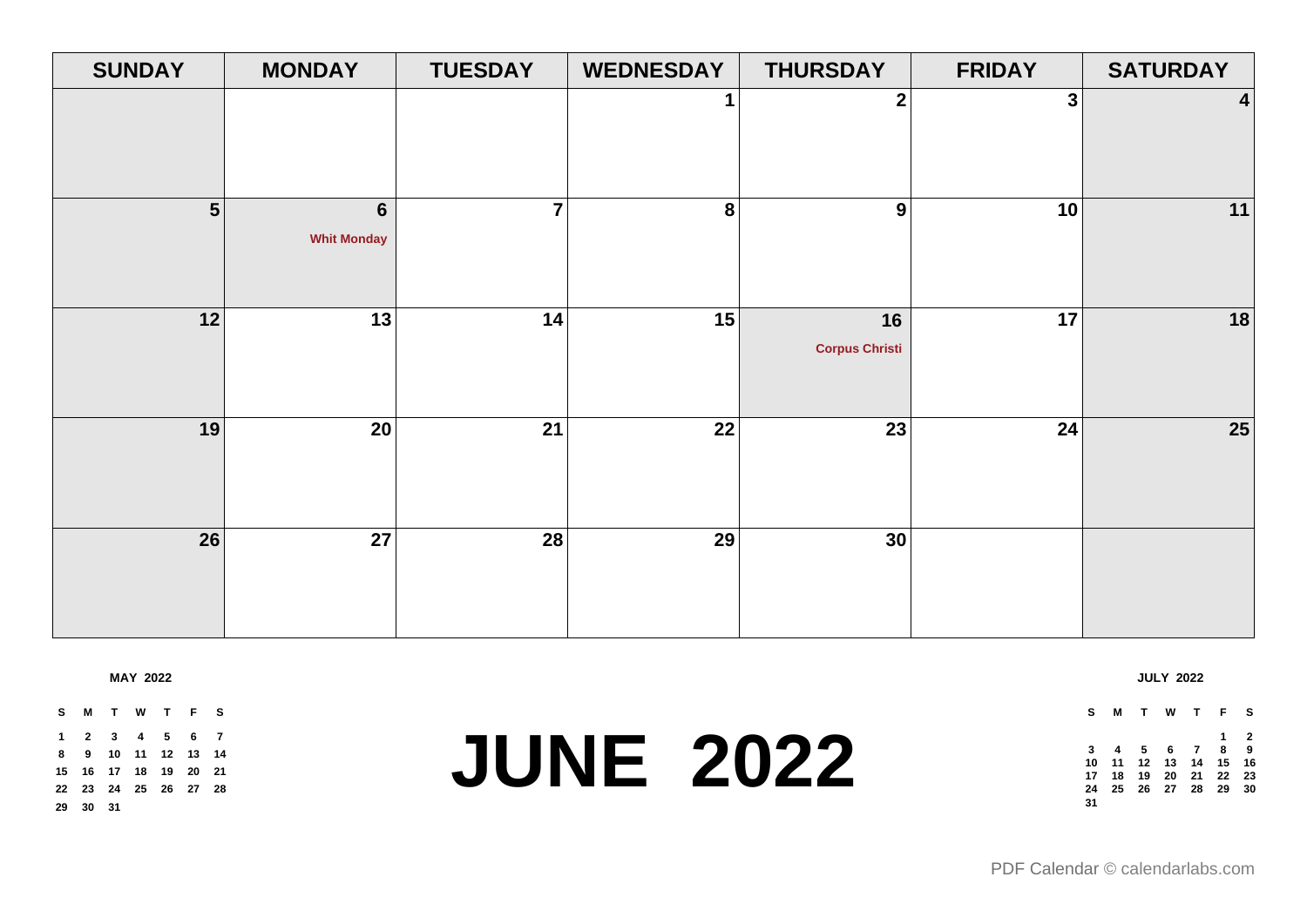| <b>SUNDAY</b>  | <b>MONDAY</b>           | <b>TUESDAY</b>          | <b>WEDNESDAY</b> | <b>THURSDAY</b> | <b>FRIDAY</b>   | <b>SATURDAY</b>  |
|----------------|-------------------------|-------------------------|------------------|-----------------|-----------------|------------------|
|                |                         |                         |                  |                 | 1               | $\boldsymbol{2}$ |
| 3 <sup>1</sup> | $\overline{\mathbf{4}}$ | $\overline{\mathbf{5}}$ | $6\phantom{a}$   | $\overline{7}$  | $\bf 8$         | $\boldsymbol{9}$ |
| 10             | 11                      | 12                      | 13               | 14              | 15              | 16               |
| 17             | $\overline{18}$         | 19                      | $\overline{20}$  | $\overline{21}$ | $\overline{22}$ | $\overline{23}$  |
| 24             | 25                      | 26                      | 27               | 28              | 29              | $30$             |
| 31             |                         |                         |                  |                 |                 |                  |

**JUNE 2022**

**S M T W T F S 2 3 4 6 7 8 9 10 11 13 14 15 16 17 18 20 21 22 23 24 25 27 28 29 30**

### **JULY 2022**

**S M T W T F S 2 3 4 5 6 8 9 10 11 12 13 15 16 17 18 19 20 22 23 24 25 26 27 29 30 31**

**AUGUST 2022**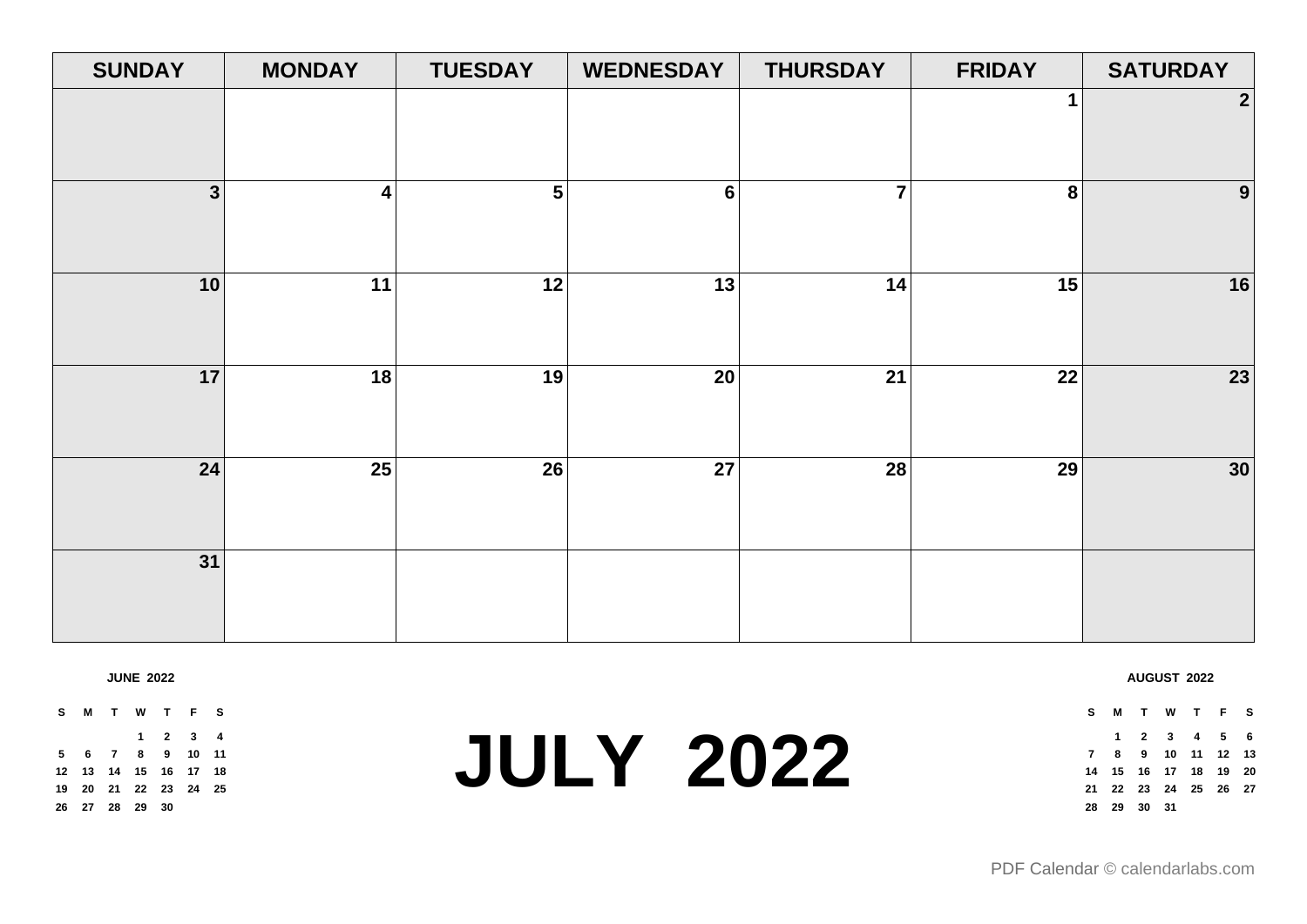| <b>SUNDAY</b>  | <b>MONDAY</b>               | <b>TUESDAY</b>   | <b>WEDNESDAY</b> | <b>THURSDAY</b> | <b>FRIDAY</b>  | <b>SATURDAY</b> |
|----------------|-----------------------------|------------------|------------------|-----------------|----------------|-----------------|
|                | 1                           | $\boldsymbol{2}$ | 3                | 4               | 5 <sup>1</sup> | $6 \mid$        |
| $\overline{7}$ | 8                           | 9                | 10               | 11              | 12             | 13              |
| 14             | 15<br><b>Assumption Day</b> | 16               | 17               | 18              | 19             | 20              |
| 21             | $\overline{22}$             | 23               | 24               | $\overline{25}$ | 26             | 27              |
| 28             | $\overline{29}$             | 30               | 31               |                 |                |                 |

**JULY 2022**

**S M T W T F S 2 4 5 6 7 8 9 11 12 13 14 15 16 18 19 20 21 22 23 25 26 27 28 29 30** 

## **AUGUST 2022**

**SEPTEMBER 2022**

**S M T W T F S 2 3 5 6 7 8 9 10 12 13 14 15 16 17 19 20 21 22 23 24 26 27 28 29 30**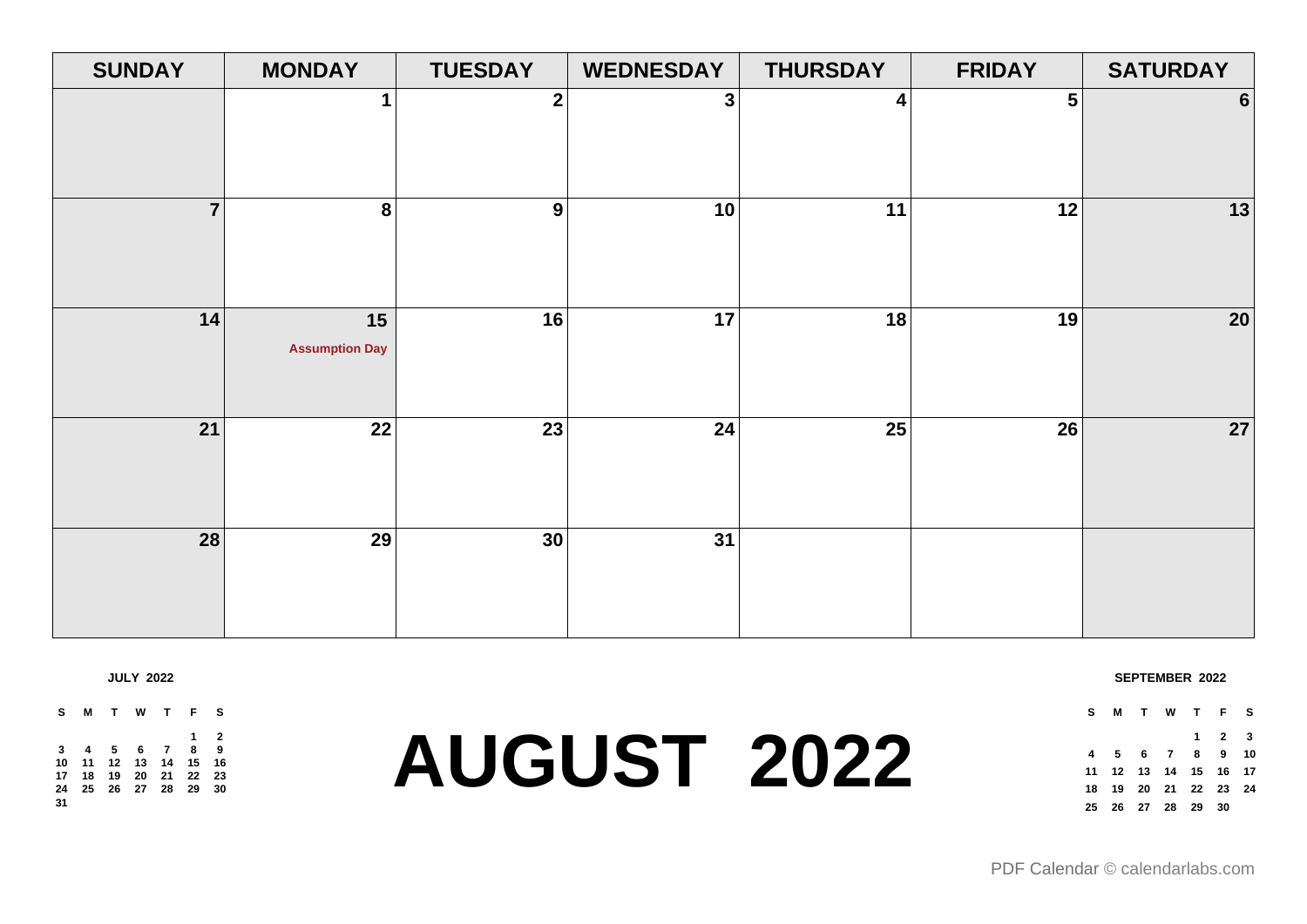| <b>SUNDAY</b>  | <b>MONDAY</b> | <b>TUESDAY</b>  | <b>WEDNESDAY</b> | <b>THURSDAY</b> | <b>FRIDAY</b>    | <b>SATURDAY</b> |
|----------------|---------------|-----------------|------------------|-----------------|------------------|-----------------|
|                |               |                 |                  |                 | $\boldsymbol{2}$ | 3               |
| $\overline{4}$ | 5             | $6\phantom{1}$  | $\overline{7}$   | 8               | 9                | 10              |
| 11             | 12            | 13              | 14               | 15              | 16               | 17              |
| 18             | 19            | 20 <sup>°</sup> | 21               | 22              | 23               | 24              |
| 25             | 26            | 27              | 28               | 29              | 30               |                 |

**AUGUST 2022**

**29 30 31**

**SEPTEMBER 2022 S M T W T F S 2 3 4 5 6 8 9 10 11 12 13 15 16 17 18 19 20 22 23 24 25 26 27**

**OCTOBER 2022**

| s            | м                    |  | TWTF              | <b>S</b> |
|--------------|----------------------|--|-------------------|----------|
|              |                      |  |                   | 1        |
| $\mathbf{2}$ |                      |  | 3 4 5 6 7 8       |          |
| 9            |                      |  | 10 11 12 13 14 15 |          |
|              | 16 17 18 19 20 21 22 |  |                   |          |
| 23           |                      |  | 24 25 26 27 28 29 |          |
| 30           | 31                   |  |                   |          |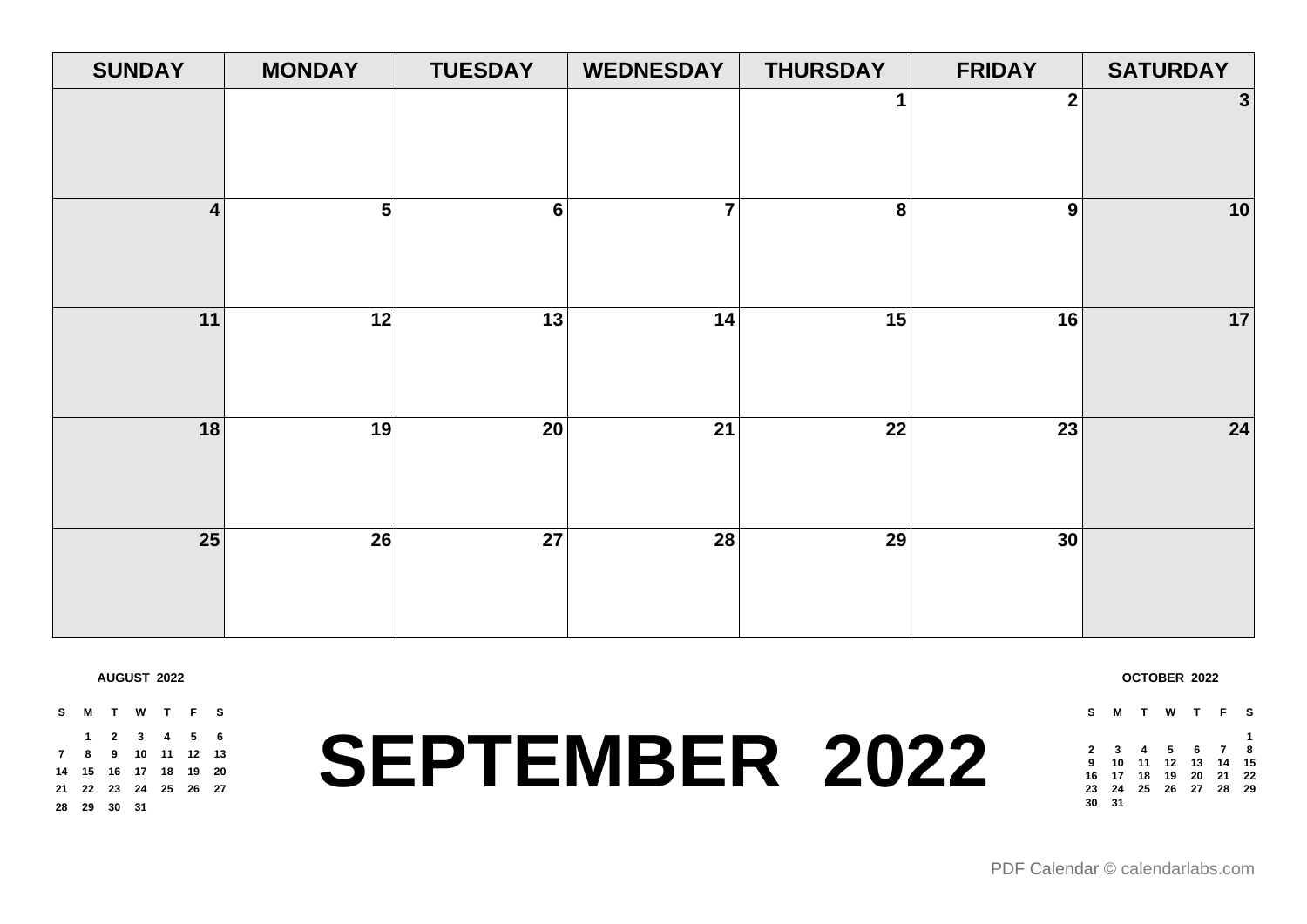| <b>SUNDAY</b>           | <b>MONDAY</b>               | <b>TUESDAY</b>          | <b>WEDNESDAY</b>        | <b>THURSDAY</b> | <b>FRIDAY</b>  | <b>SATURDAY</b> |
|-------------------------|-----------------------------|-------------------------|-------------------------|-----------------|----------------|-----------------|
|                         |                             |                         |                         |                 |                | $\mathbf 1$     |
|                         |                             |                         |                         |                 |                |                 |
| $\overline{\mathbf{2}}$ | $\mathbf{3}$                | $\overline{\mathbf{4}}$ | $\overline{\mathbf{5}}$ | 6               | $\overline{7}$ | $\pmb{8}$       |
|                         | <b>Unity Day (National)</b> |                         |                         |                 |                |                 |
|                         |                             |                         |                         |                 |                |                 |
| 9                       | 10                          | 11                      | 12                      | 13              | 14             | 15              |
|                         |                             |                         |                         |                 |                |                 |
| 16                      | 17                          | 18                      | 19                      | 20              | 21             | $\overline{22}$ |
|                         |                             |                         |                         |                 |                |                 |
|                         |                             |                         |                         |                 |                |                 |
| 23                      | 24                          | 25                      | 26                      | 27              | 28             | 29              |
|                         |                             |                         |                         |                 |                |                 |
| 30                      | 31                          |                         |                         |                 |                |                 |
|                         | <b>Reformation Day</b>      |                         |                         |                 |                |                 |
|                         |                             |                         |                         |                 |                |                 |

### **SEPTEMBER 2022**

**S M T W T F S 2 3 5 6 7 8 9 10 12 13 14 15 16 17 19 20 21 22 23 24 26 27 28 29 30**

### **OCTOBER 2022**

**NOVEMBER 2022**

**S M T W T F S 2 3 4 5 7 8 9 10 11 12 14 15 16 17 18 19 21 22 23 24 25 26 28 29 30**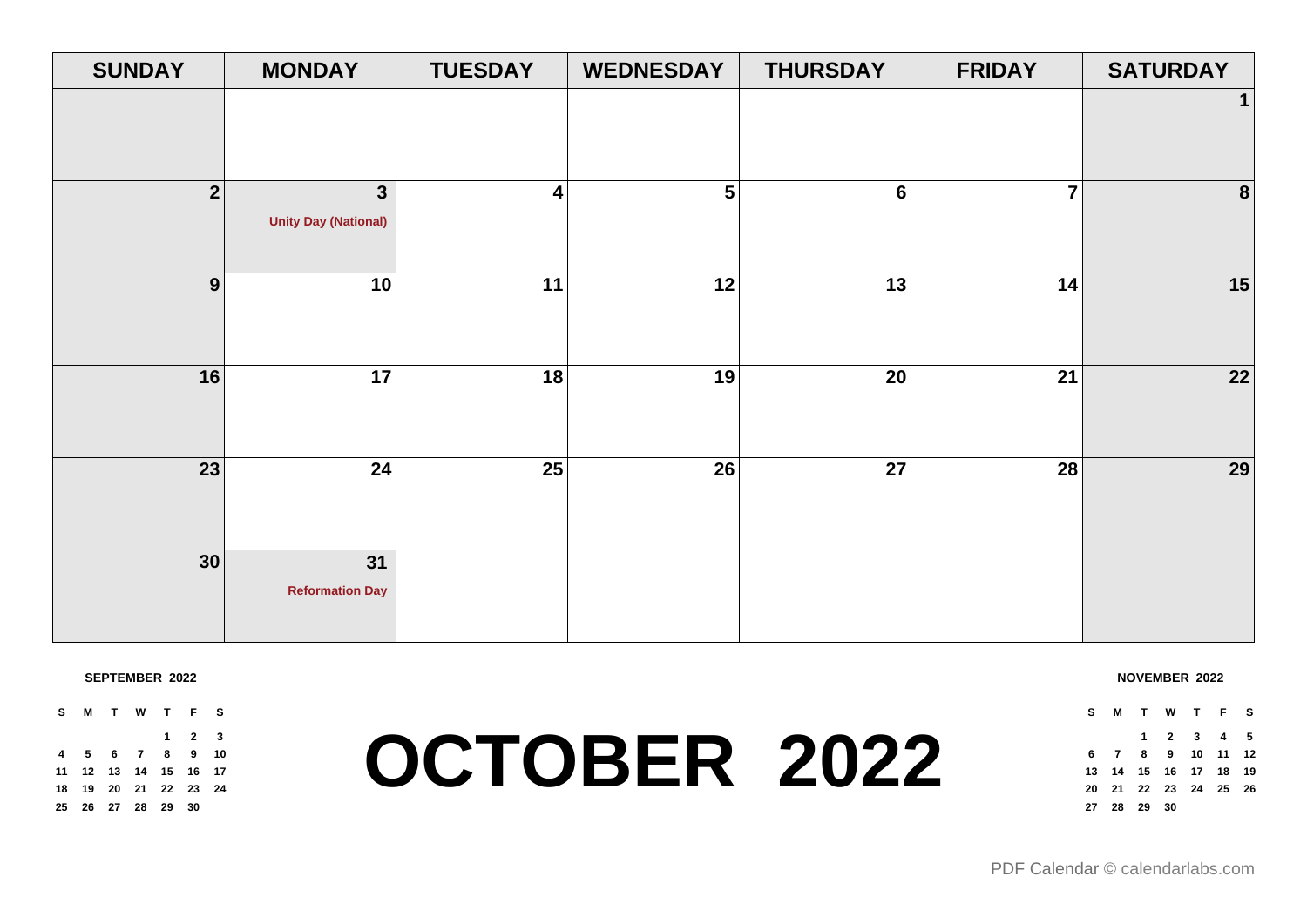| <b>SUNDAY</b>   | <b>MONDAY</b> | <b>TUESDAY</b>                       | <b>WEDNESDAY</b> | <b>THURSDAY</b> | <b>FRIDAY</b> | <b>SATURDAY</b> |
|-----------------|---------------|--------------------------------------|------------------|-----------------|---------------|-----------------|
|                 |               | $\mathbf 1$<br><b>All Saints Day</b> | $\mathbf{2}$     | $\mathbf{3}$    | 4             | 5               |
| $6\phantom{a}$  | 7             | $\bf 8$                              | $\boldsymbol{9}$ | 10              | 11            | 12              |
| 13              | 14            | 15                                   | 16               | 17              | 18            | 19              |
| 20 <sup>°</sup> | 21            | 22                                   | 23               | 24              | 25            | 26              |
| 27              | 28            | 29                                   | 30 <sup>°</sup>  |                 |               |                 |

**OCTOBER 2022**

**S M T W T F S 3 4 5 6 7 8 10 11 12 13 14 15 17 18 19 20 21 22 24 25 26 27 28 29 31**

# **NOVEMBER 2022**

| DECEMBER 2022 |  |
|---------------|--|
|---------------|--|

**S M T W T F S**

 **5 6 7 8 9 10 12 13 14 15 16 17 19 20 21 22 23 24 26 27 28 29 30 31**

**2 3**